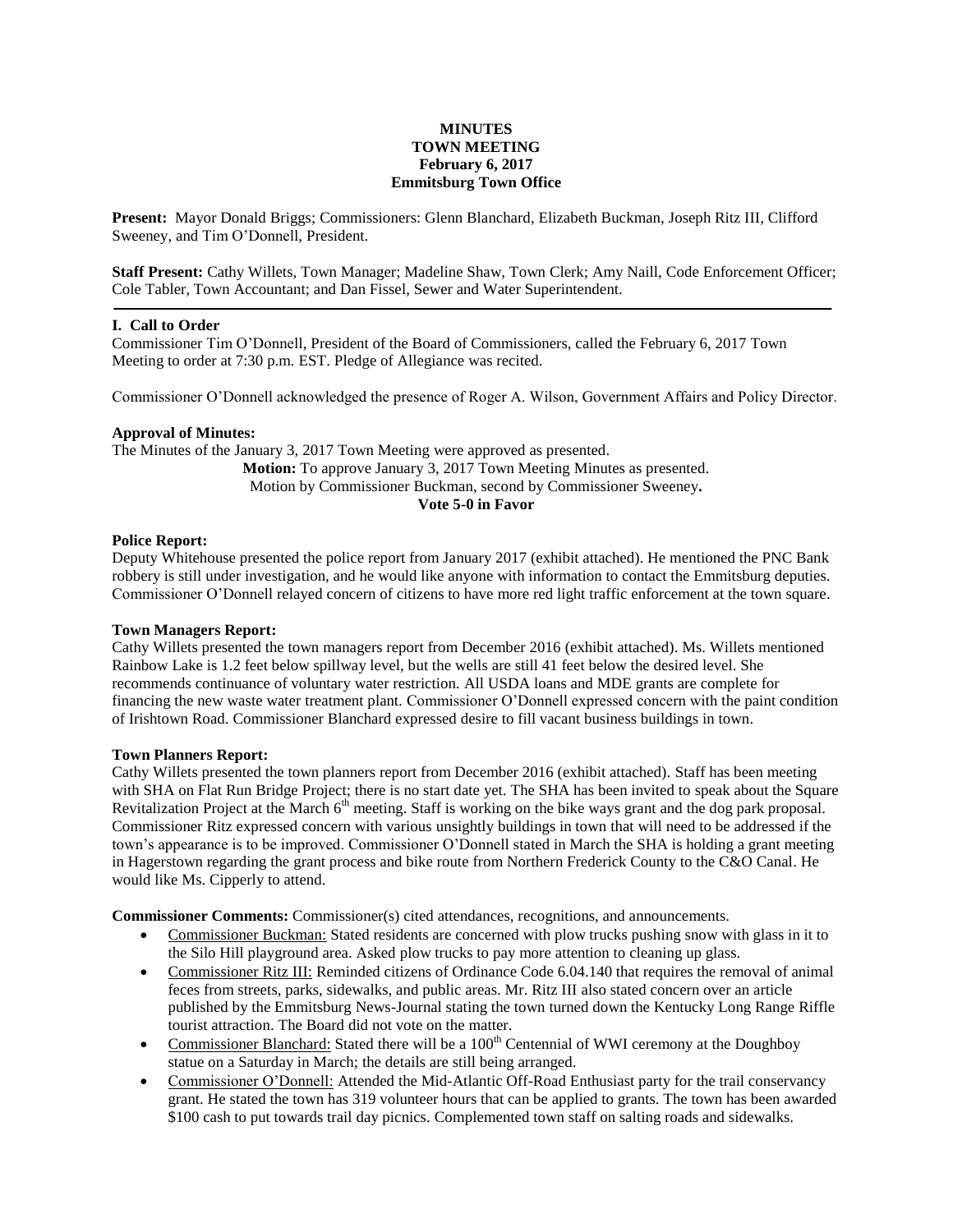MINUTES, Emmitsburg Town Meeting February 6, 2017 Minutes Page **2** of **3**

### **Mayor's Comments:**

Mayor Briggs attended numerous meetings in January 2017; attended MML Mayor's Conference and went to seminar on Main Street Program. He clarified he does not speak on behalf of the Board of Commissioners before an official vote has been taken.

### **Public Comments:**

*Carolyn Miller, 48 2nd Avenue*- Ms. Miller spoke about Emmit Gardens Community where she has lived for 20 years. Asked the town to reconsider putting a park in Emmit Gardens because it's dangerous for children to travel to Silo Hill. *Neoline James, Emmitsburg Resident*- Ms. James lives in Emmit Gardens and expressed desire to put a new playground in with a baseball diamond, monkey bars, or swings due to safety concerns. *Aidoun Cottrell, 59 2nd Avenue*- Mr. Cottrell lives in Emmit Gardens and expressed desire to put a new playground in that features a swing set because it's dangerous for children to travel to Silo Hill. *Joel Miller, 48 2nd Avenue*- Mr. Miller lives in Emmit Gardens and expressed desire to put a new playground in for safety concerns and children leisure. *Connor Stahley, 59 2nd Avenue*- Mr. Stahley lives in Emmit Gardens and expressed desire to put a new playground in. Commissioner O'Donnell asked Commissioner Ritz III if plans for a park could be researched and a recommendation made at next town meeting on March  $6<sup>th</sup>$ . Mrs. Willets stated the proposed site for a park is the future location of a Water Plant, but perhaps an alternative location can be chosen. *Chris Price, 107 S. Seton Avenue*- Asked Board to reconsider the park rental fee. Mr. Price is with Alcoholics Anonymous and says they can't afford the new fee. The group would be comfortable with a fee of \$10 or \$15 instead of \$50. Mr. Price is also a business owner and resident. *Pastor John Talcott, 303 W. Lincoln Avenue*- Mr. Talcott is concerned with the park fee and says it will be difficult to get the money needed for his non-profit to host bi-monthly park events.

### **Administrative Business:**

- Update on pool repair and renovation: Presented by town staff and contractor, Make N' Waves. Ms. Willets updated the Board on the current status of the 45 year old community pool. It has been found that the floor drains were not winterized properly, plumbing is not up to national codes, and no significant work has been done on the pool since it was opened. Other problems include beam damage, a major break in the return line, cracks in the pool shell, deteriorating Gunite, and 4 extra layers of plaster. If renovations continue, a structural engineer will need to be hired. \$55,000 has been paid to date, but it is estimated that another \$250,000 is needed to repair the pool. A new pool would be approximately \$369,500. Commissioners discussed if the town needs a pool. General consensus revealed interest to keep the community pool. Commissioners decided to hold additional meeting on Monday February  $13<sup>th</sup>$  @ 7:30 p.m. to discuss funding and future of community pool. The pool probably won't open this year.
- Commissioner O'Donnell stated trail work days will be on April  $23^{rd}$ , May  $21^{st}$ , June  $17^{th}$ , and August  $5^{th}$ .

### **Consent Agenda:**

- Reappointment of Joyce Rosensteel to the Planning Commission 0/18/2017 01/18/2022. Motion to accept initiated by Commissioner Buckman, second by Commissioner Ritz III**. Vote 5-0 in Favor.**
- Reappointment of Dianne Walbrecker to Board of Appeals 12/15/2016 12/15/2019. Motion to accept initiated by Commissioner Ritz III, second by Commissioner Sweeney**. Vote 5-0 in Favor.**
- Appointment of Ronald Lind to Board of Appeals 2/17/2017 2/17/2020. Motion to accept initiated by Commissioner Sweeney, second by Commissioner Buckman. **Vote 4-0 in Favor.** Commissioner Ritz III abstained due to family relations with Mr. Lind.

### **Treasurer's Report:**

Commissioner Blanchard presented the treasurers report as of January 31, 2017 (exhibit attached). Mentioned the Comptroller of Maryland misallocated income tax revenue statewide between 2010 and 2014. As a result, Emmitsburg will need to repay \$14,368 starting in 2024 when a ten-year, interest-free repayment period will be initiated at \$1,436.80 per year.

### **Planning Commission Report:**

Commissioner Sweeney stated the Planning Commission met on January 30 to reorganize and reappoint Joyce Rosensteel. Plans are being submitted for the new Seton Center on East Lincoln Avenue soon. Commissioner Sweeney stated all the board members stayed the same after the reorganization.